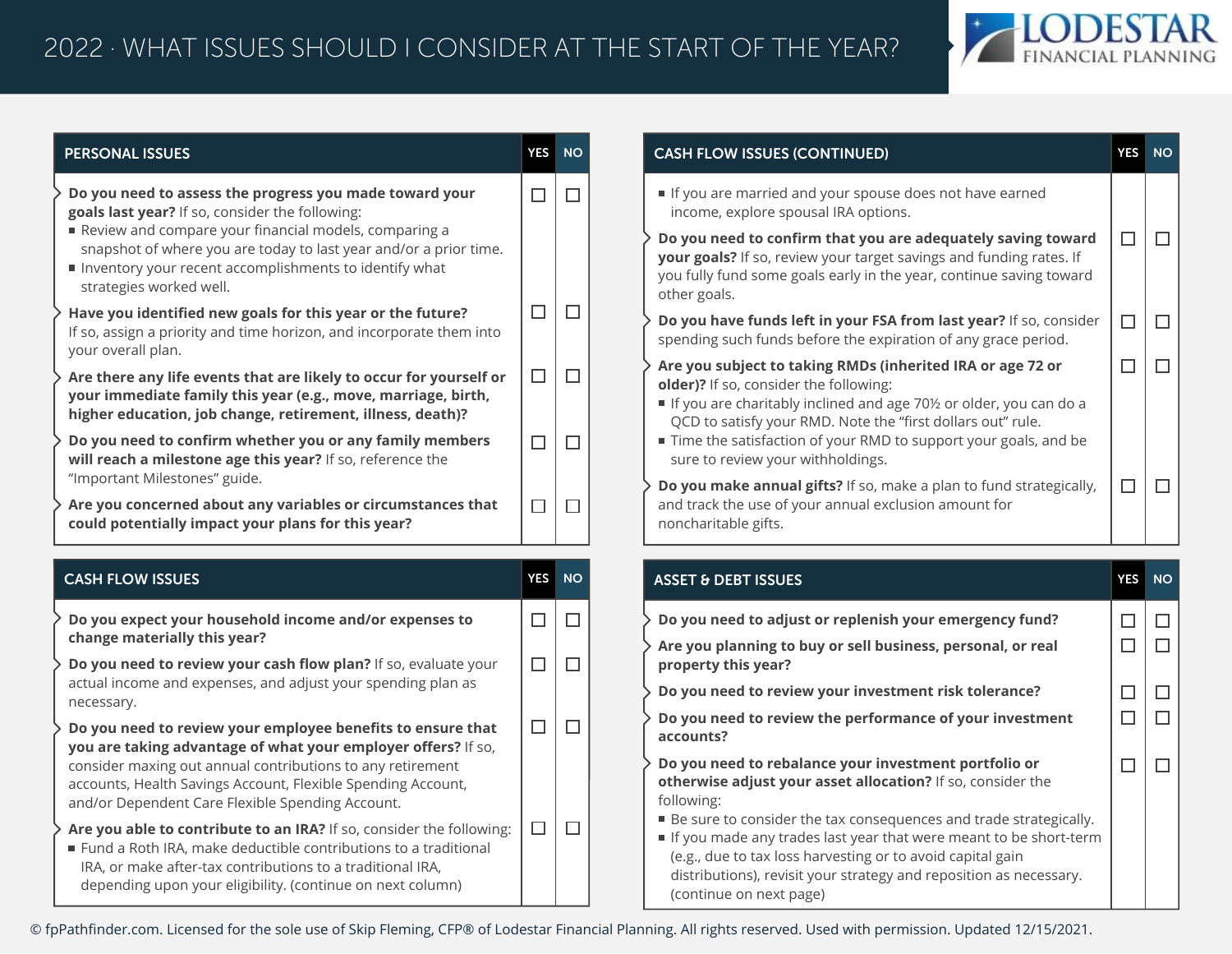

| <b>ASSET &amp; DEBT ISSUES (CONTINUED)</b> |                                                                                                                                                                                                                                              |  | <b>NO</b> |
|--------------------------------------------|----------------------------------------------------------------------------------------------------------------------------------------------------------------------------------------------------------------------------------------------|--|-----------|
|                                            | $\triangleright$ Do you need to review your asset location across the accounts<br>in your portfolio? If so, consider holding tax-efficient investments<br>in taxable accounts, and tax-inefficient investments in tax-preferred<br>accounts. |  |           |
|                                            | $\rightarrow$ If you have a mortgage, should you explore refinancing?                                                                                                                                                                        |  |           |
|                                            | > Are there debts that you would like to eliminate this year? If so,<br>strategically target debts with the least favorable terms first.                                                                                                     |  |           |
|                                            | > Are you a co-signer/guarantor on any loans/agreements? If so,<br>check in with the other interested parties to confirm the terms,<br>payment history, current status, etc.                                                                 |  |           |
|                                            | Will you potentially need to borrow funds this year?                                                                                                                                                                                         |  |           |
|                                            | > Do you need to review your credit report/score?                                                                                                                                                                                            |  |           |
|                                            | > Do you need to freeze your credit?                                                                                                                                                                                                         |  |           |

| <b>TAX ISSUES</b>                                                                                                                                                                                                                                                                 | <b>YES</b> | <b>NO</b> |
|-----------------------------------------------------------------------------------------------------------------------------------------------------------------------------------------------------------------------------------------------------------------------------------|------------|-----------|
| Do you need to collect tax forms and organize other documents<br>in preparation for filing income tax returns for last year? If so,<br>use last year's filings and/or a tax organizer to begin to gather all<br>information necessary for filing Form 1040 and any state returns. |            |           |
| Did you make taxable gifts, or do you want to split gifts for last<br>year? If so, collect documentation necessary for filing Form 709.                                                                                                                                           |            |           |
| Would Roth conversions be beneficial this year?                                                                                                                                                                                                                                   |            |           |
| Did you fail to make an IRA contribution for the prior tax year,<br>but would you like to do so? If so, you have until Tax Day<br>(excluding extensions) this year to make a contribution for last year.                                                                          |            |           |
| Do you own investments in taxable accounts that are likely to<br>make capital gains or income distributions (e.g., certain mutual<br>funds and ETFs)? If so, consider your cost basis and whether it<br>might be advantageous to sell in advance of such distributions.           |            |           |
| Do you need to review your unrealized gains and losses and<br>create a harvesting strategy?                                                                                                                                                                                       |            |           |

| <b>INSURANCE ISSUES</b>                                                                                                                                                                                                     | YES | <b>NO</b> |
|-----------------------------------------------------------------------------------------------------------------------------------------------------------------------------------------------------------------------------|-----|-----------|
| Do you expect any changes with regard to your health or<br>medical treatments? If so, consider reviewing your health<br>insurance coverage and alternate options.                                                           |     |           |
| Do you need to review your life insurance coverage?                                                                                                                                                                         |     |           |
| Do you need new or increased disability insurance coverage?                                                                                                                                                                 |     |           |
| Is it time to explore (or review existing) LTC insurance?                                                                                                                                                                   |     |           |
| Have you made any improvements to your property or<br>acquired new valuables? If so, consider reviewing your property<br>insurance (homeowners, renters, etc.), increasing coverage and/or<br>adding riders as appropriate. |     |           |

| <b>LEGAL ISSUES</b>                                                                                                                                                                                                                                                                                                                              | <b>YES</b> | <b>NO</b> |
|--------------------------------------------------------------------------------------------------------------------------------------------------------------------------------------------------------------------------------------------------------------------------------------------------------------------------------------------------|------------|-----------|
| Do you need to review your estate plan?<br>Do you need to review the titling/ownership of your assets?                                                                                                                                                                                                                                           |            |           |
| Are you, or will you be, serving as a fiduciary? If so, consider the<br>following:<br>Review your duties and your performance to ensure that you are<br>upholding applicable standards.<br>If you are an Executor or Trustee of an irrevocable trust, consider<br>whether a distribution and election under the 65-Day Rule would<br>be prudent. |            |           |
| Have any new laws gone into effect that might impact your<br>financial plan? If so, consider how your saving strategies, income<br>tax situation, estate plan, etc. might have been affected and what<br>steps might be necessary.                                                                                                               |            |           |
| Are you subject to any new contracts/agreements, or did any<br>such arrangements expire?                                                                                                                                                                                                                                                         |            |           |
| If you own a business, are there any changes on the horizon<br>this year?                                                                                                                                                                                                                                                                        |            |           |
| Are there any state-specific issues to consider?                                                                                                                                                                                                                                                                                                 |            |           |